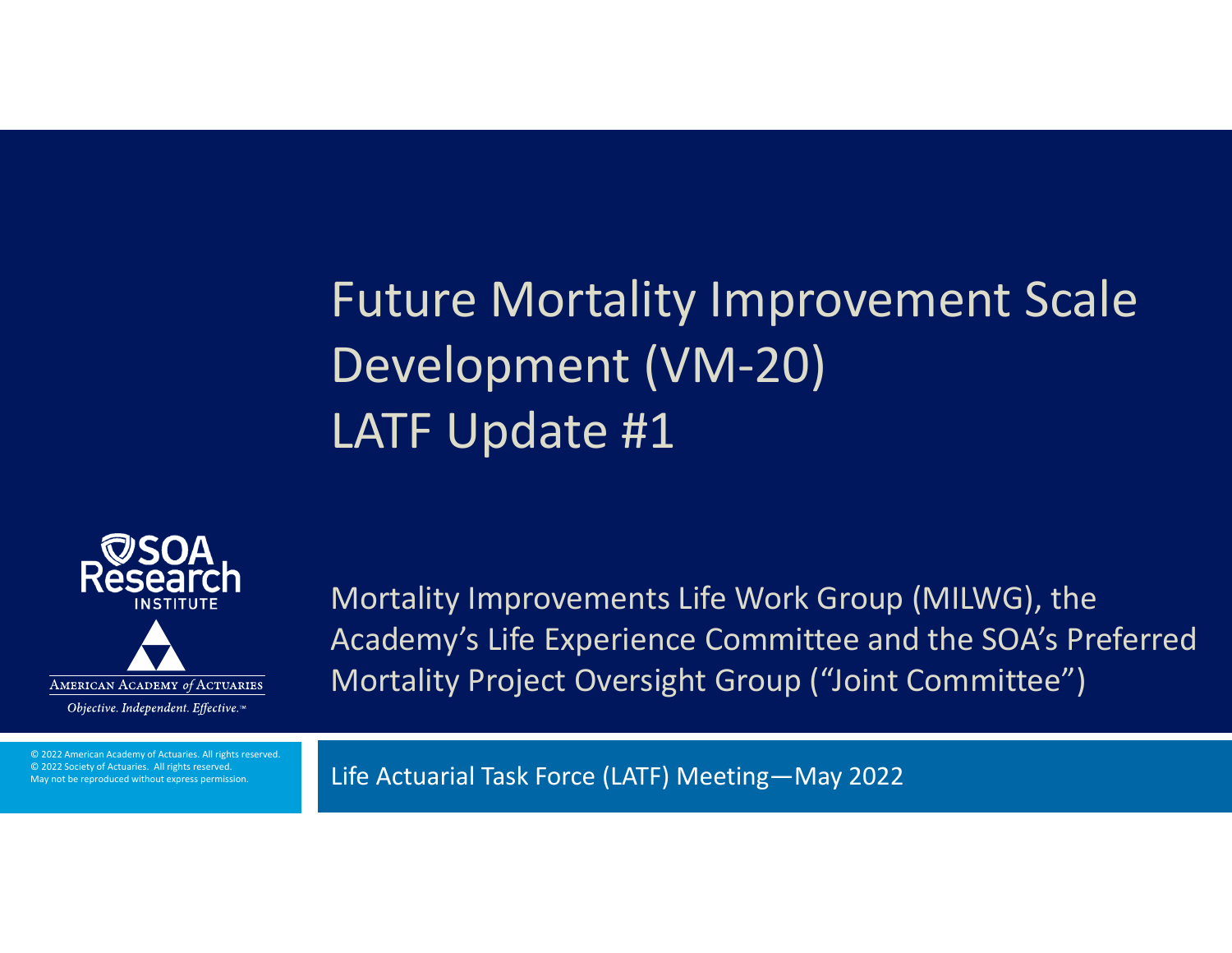## Agenda

- $\Box$ Items to be addressed in the 2022 scale recommendation
- $\Box$ COVID‐19 approach
- $\Box$ Update on scale development timeline
- $\Box$ Next steps/discussion



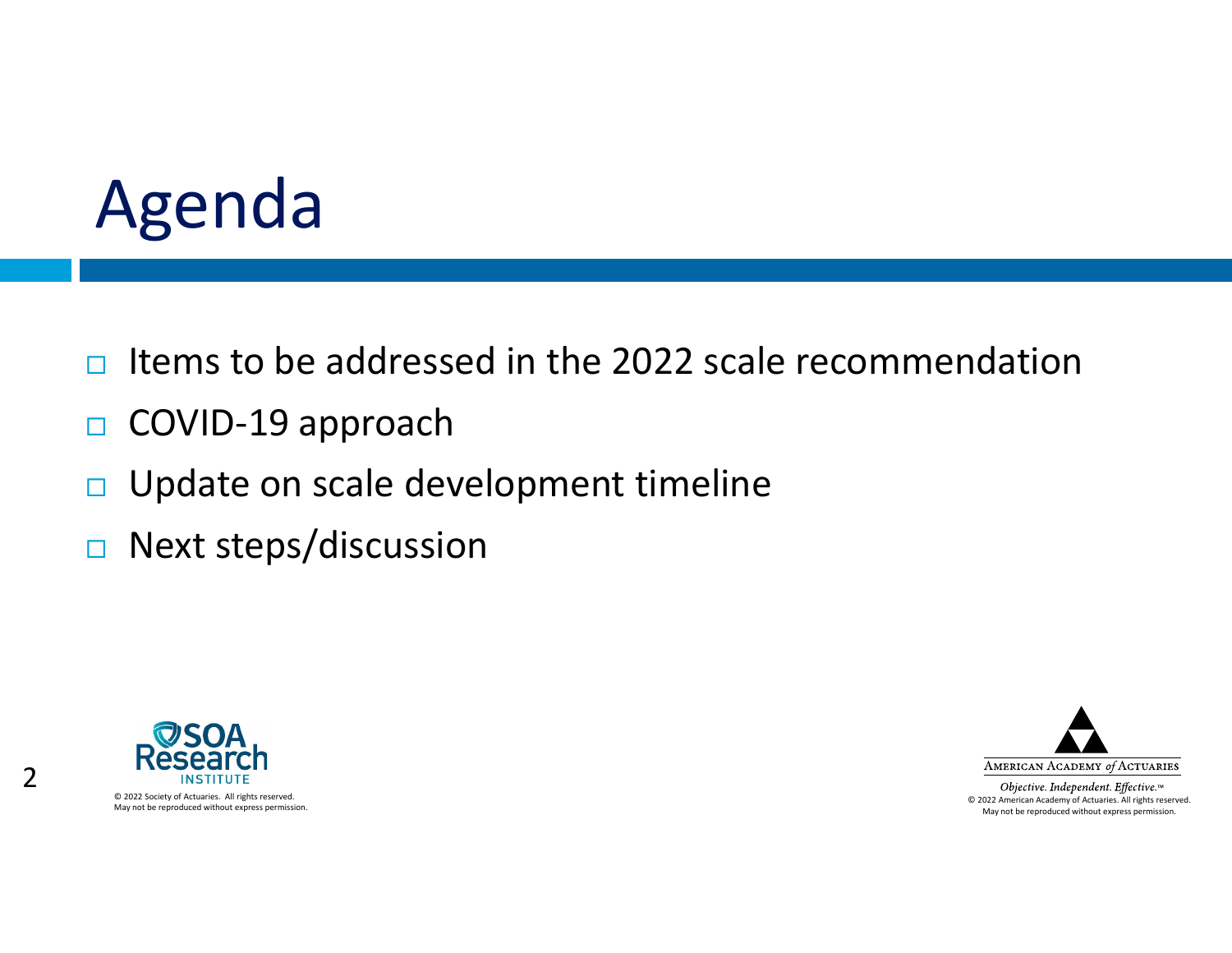### Items to be addressed in 2022 scale recommendation

Develop HMI (historical mortality improvement) and FMI (future mortality improvement) scales for use in 2022 valuation year.

The 2022 scales will address the following:

- Reflecting COVID-19 impacts
- **D** Margin development
- **D** Modification to smoothing method



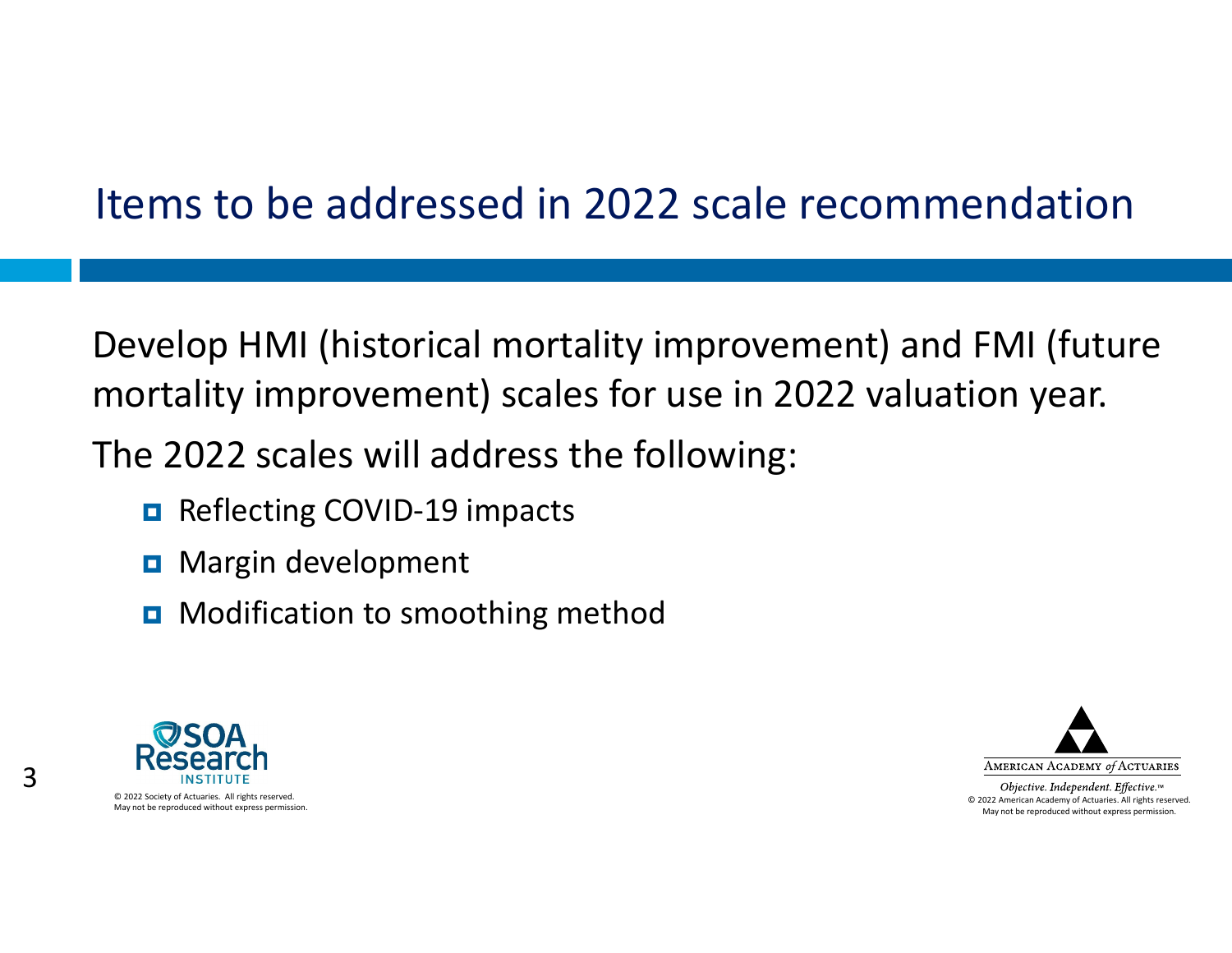#### $\Box$ Quantification of COVID‐19 impact

- п Data sources
- п Short‐ vs. medium‐ vs. longer‐term impacts
- $\blacksquare$  Return to previously projected mortality level over time or residual excess mortality
- $\blacksquare$  Insured vs. general population considerations
- $\blacksquare$  Direct adjustment to MI rates or reflected in additional margins
- $\Box$  Implicit margins in MI scale development
	- п Data source—general population data unadjusted for insured population differences (largest source of margin)
		- п Starting MI level (HMI)
		- П Long‐term rate (FMI)
	- **D** Limit on FMI assumption (20 years)



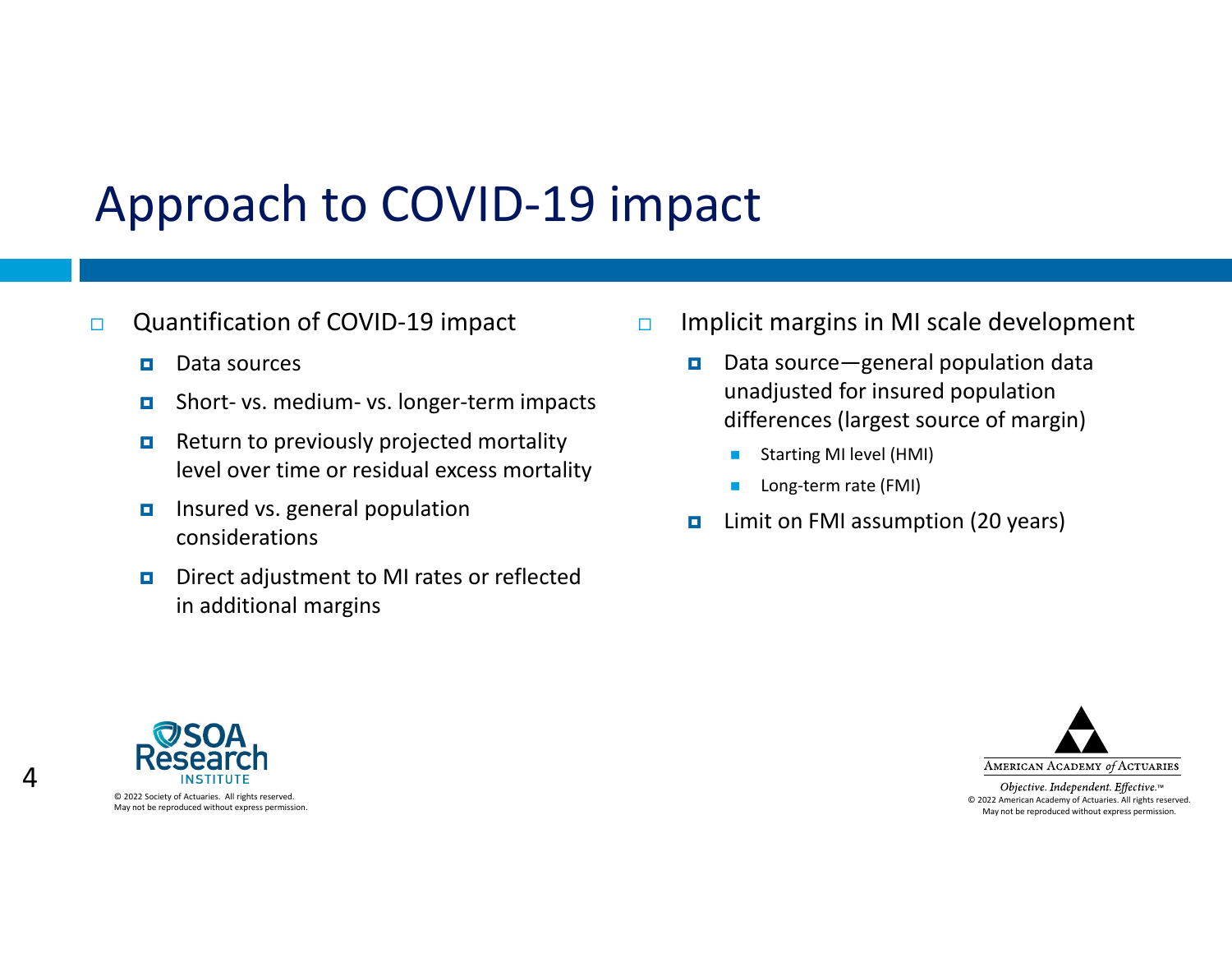Example: Male Age 45—Social Security Administration (SSA) Mortality Rates—Pre‐COVID‐19



© 2022 Society of Actuaries. All rights reserved. May not be reproduced without express permission.

5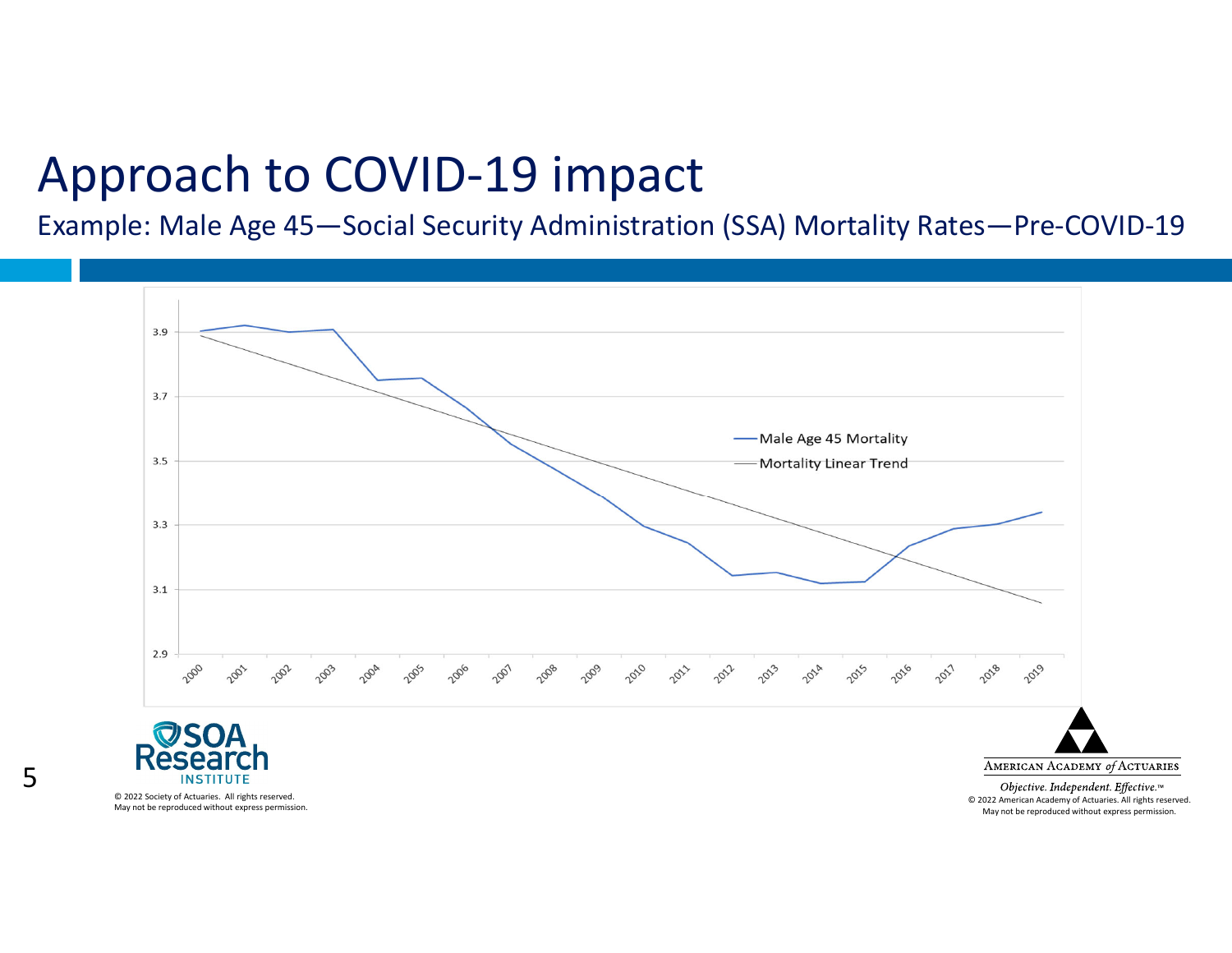Example: Male Age 45—SSA Mortality Rates

w/ HMI estimates both including and excluding 2020 COVID‐19 impact in data



6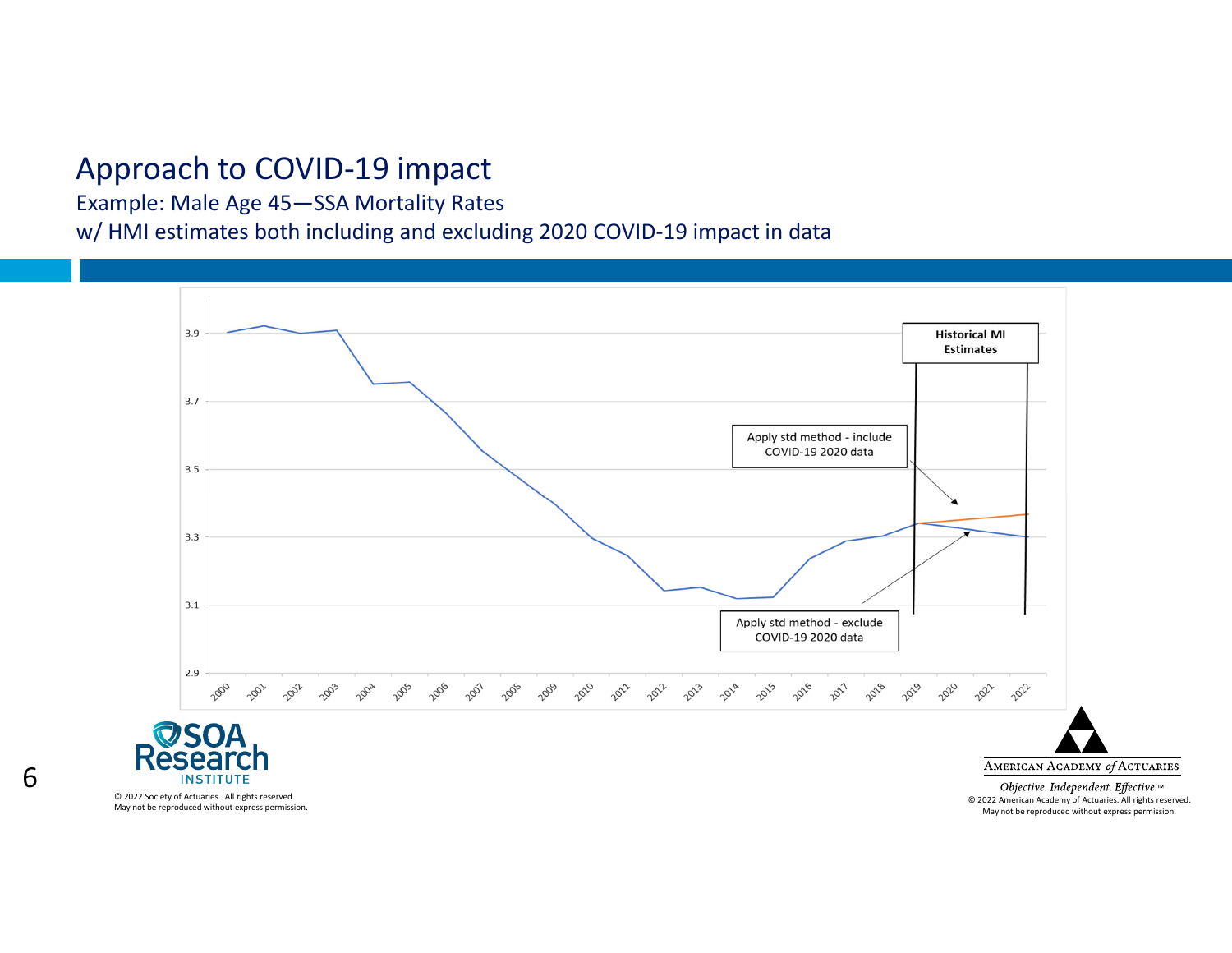Example: Male Age 45—SSA Mortality Rates w/ HMI estimates and FMI estimates





© 2022 Society of Actuaries. All rights reserved. May not be reproduced without express permission. AMERICAN ACADEMY of ACTUARIES Objective. Independent. Effective.™

© 2022 American Academy of Actuaries. All rights reserved. May not be reproduced without express permission.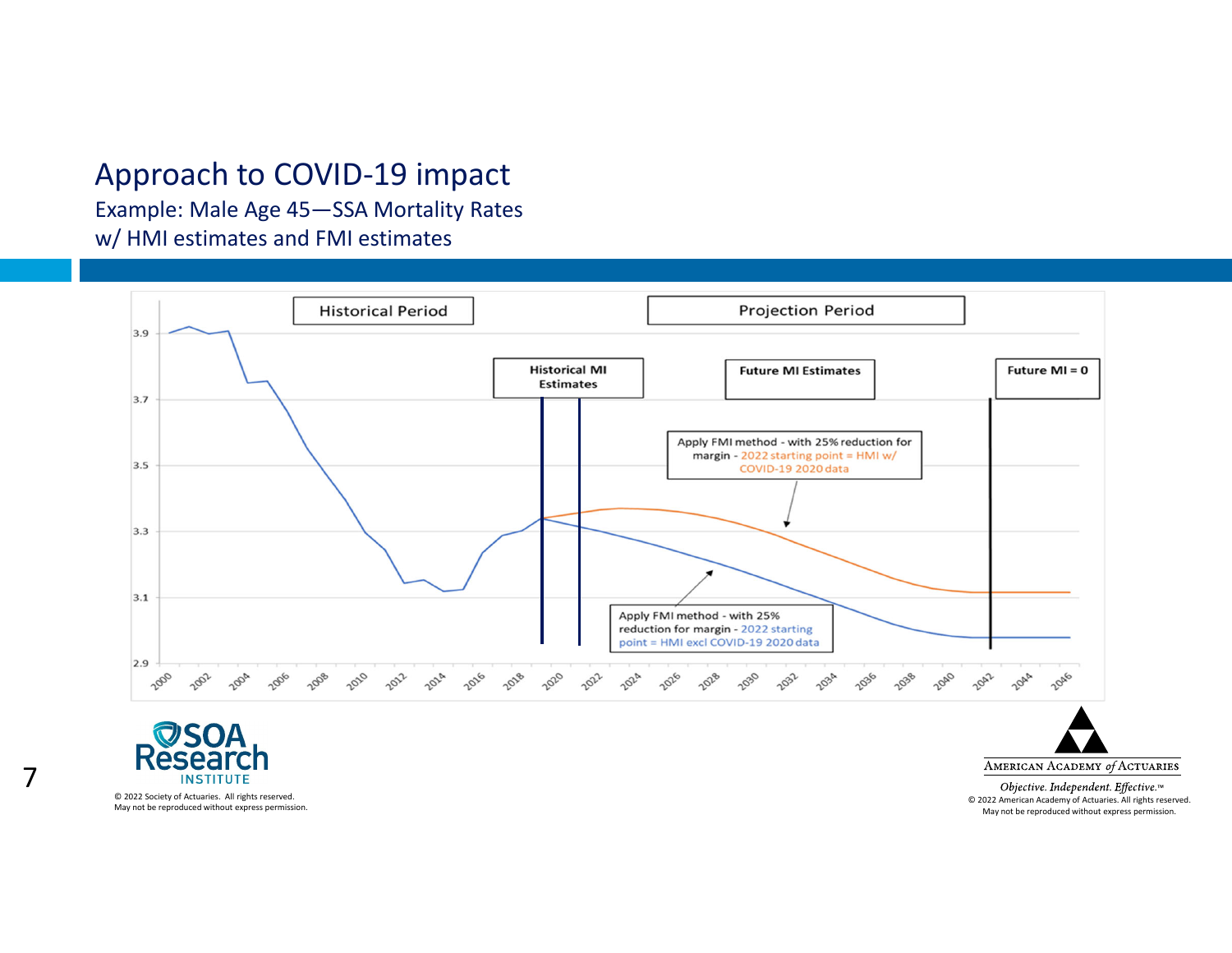Example: Male Age 45—SSA Mortality Rates

w/ HMI estimates and FMI estimates and Expected Recommendation



© 2022 Society of Actuaries. All rights reserved. May not be reproduced without express permission. AMERICAN ACADEMY of ACTUARIES Objective. Independent. Effective.™

© 2022 American Academy of Actuaries. All rights reserved. May not be reproduced without express permission.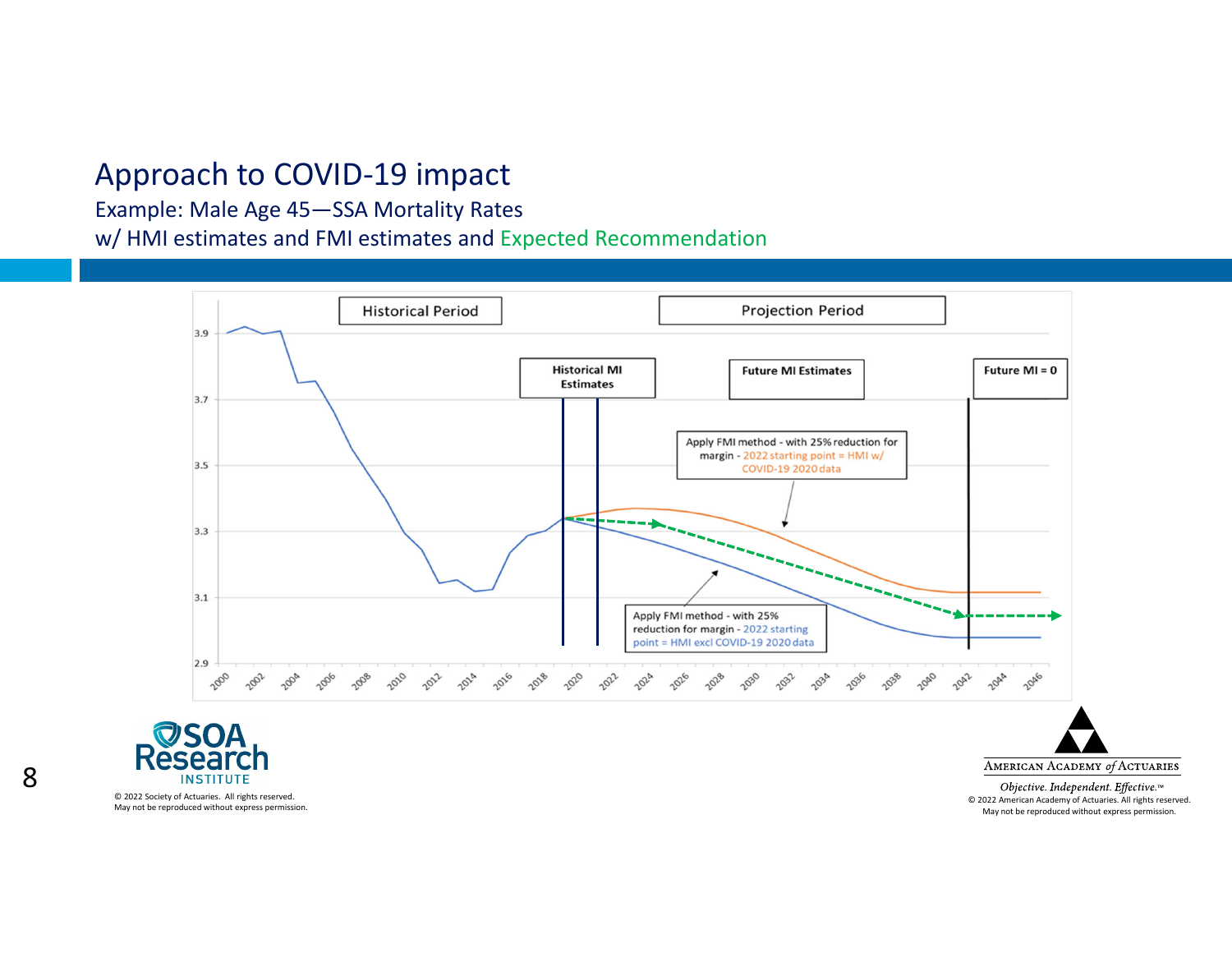### COVID‐19 Impact—Modeling Scenarios

| Historical MI-Scenarios being assessed                                                                         | <b>Description</b>                                                                                                                                                                                                                                                                                                                                                                                                                                                                                |
|----------------------------------------------------------------------------------------------------------------|---------------------------------------------------------------------------------------------------------------------------------------------------------------------------------------------------------------------------------------------------------------------------------------------------------------------------------------------------------------------------------------------------------------------------------------------------------------------------------------------------|
| 1.10-year historical average ending in 2020                                                                    | including full deterioration for 2020 (most conservative)                                                                                                                                                                                                                                                                                                                                                                                                                                         |
| 2. 10-year historical average ending in 2019                                                                   | exclude COVID-19 shock impact in 2020 (most optimistic)                                                                                                                                                                                                                                                                                                                                                                                                                                           |
| 3. 9-year historical average ending in 2019                                                                    | exclude COVID-19 shock impact in 2020 (alternate)                                                                                                                                                                                                                                                                                                                                                                                                                                                 |
| $\overline{CH}$ [2] 10 <sup>Verage</sup> ending in 2020 (assuming no improvement from 2019 to 2020)<br>4. 10-у | muted impact of 2020 (intermediate)                                                                                                                                                                                                                                                                                                                                                                                                                                                               |
| <b>Future MI-Scenarios being assessed</b>                                                                      | <b>Description</b>                                                                                                                                                                                                                                                                                                                                                                                                                                                                                |
| 1. Basic FMI scale = Use grading to LT average based on SSA Alt 2 (recommended method)                         | Loaded MI scale = Basic plus explicit margin for uncertainty around the future trend<br>(= 25% reduction of Basic FMI rates in all years)                                                                                                                                                                                                                                                                                                                                                         |
| 2. Basic FMI scale = Use grading to LT average based on SSA Alt 2 (recommended method)                         | Loaded MI scale = Basic plus explicit margin for uncertainty in future trend (= 25%<br>reduction of Basic FMI rates in all years) and an additional explicit margin for<br>uncertainty around the COVID-19 medium-/long-term impacts that grades off over<br>time.<br>Additional COVID-19 explicit margin-options for model testing:<br>1. 50% margin grades to normal margin of 25% over 5 years.<br>2. Decrease mortality improvement by 1% in year 1 grading linearly down to 0% in<br>year 5. |
| $\sim$ $\sim$ $\sim$ $\sim$                                                                                    |                                                                                                                                                                                                                                                                                                                                                                                                                                                                                                   |



© 2022 Society of Actuaries. All rights reserved. May not be reproduced without express permission.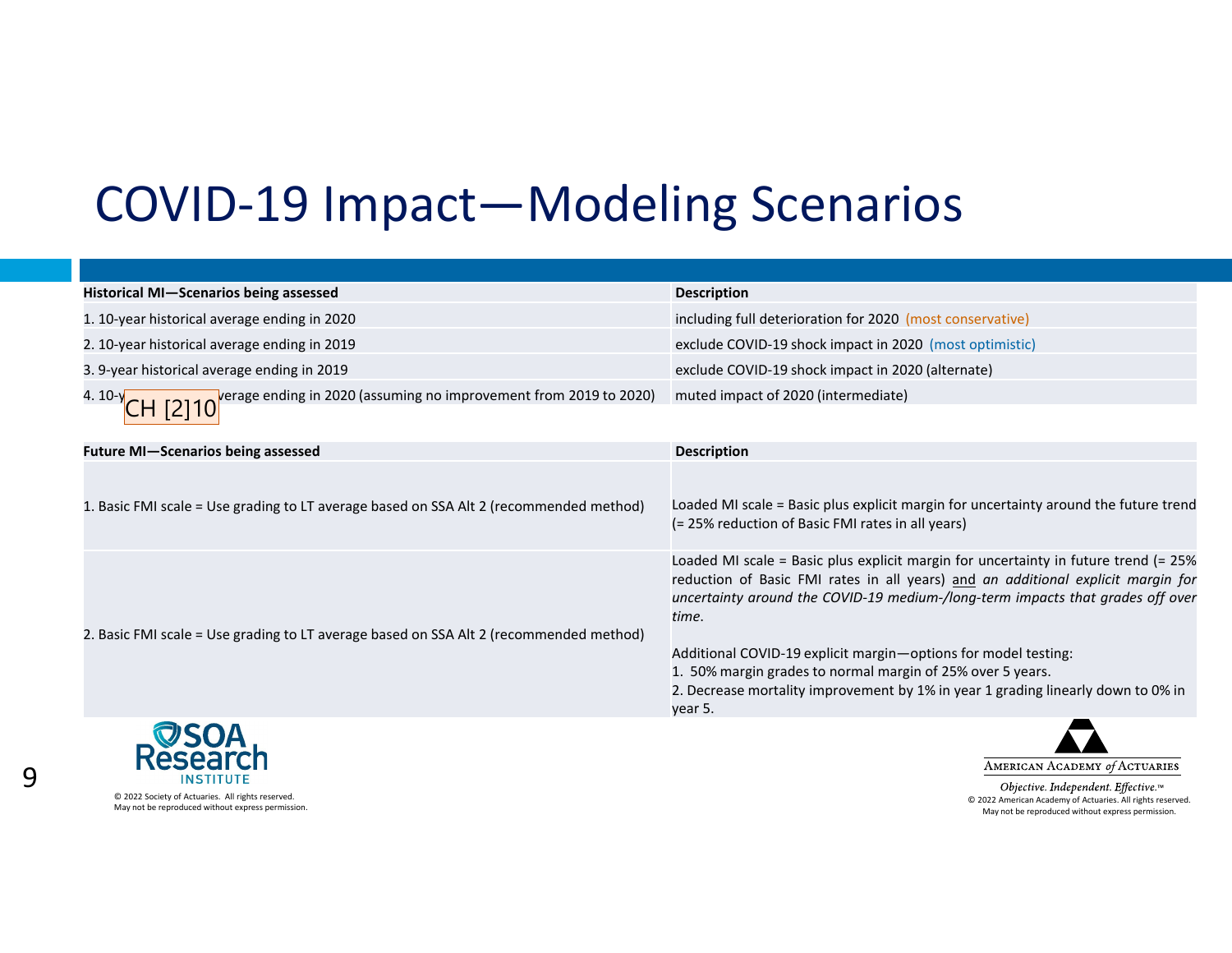**CH [2]10** added hyphens Craig Hanna, 5/11/2022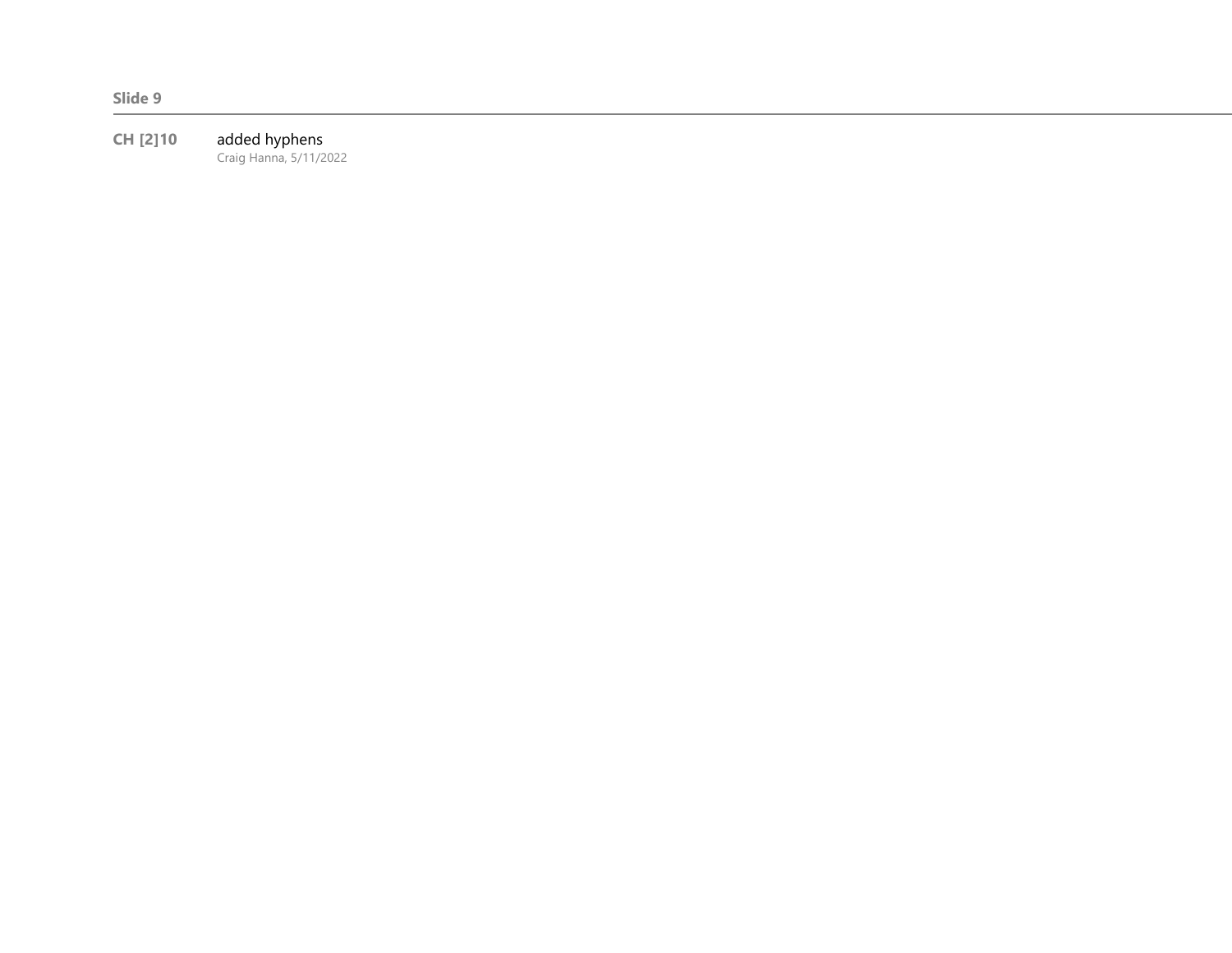### 2022 MI scale development timeline (VM‐20) Updated May 2022

| <b>Milestones</b>                                                                               | <b>Target Date</b>       |
|-------------------------------------------------------------------------------------------------|--------------------------|
| 1. Receive 2020 data from the Centers for Medicare and Medicaid Services (CMS). SOA creates     |                          |
| preliminary mortality estimates for 2020.                                                       | 2/28/2022 (completed)    |
| 2. Define options for reflecting COVID-19 impact on HMI and FMI scale recommendations including |                          |
| margin.                                                                                         | 4/28/2022 (completed)    |
| 3. Assess reserve impact of COVID-19 adjustment recommendation-run National Association of      |                          |
| Insurance Commissioners (NAIC) model office under several scenarios.                            | $6/1/2022$ (in progress) |
| 4. Determine smoothing method for FMI and HMI scales.                                           | 6/1/2022                 |
| 5. Finalize recommendation for reflecting COVID-19 based on NAIC model office results.          | 7/1/2022                 |
| 6. Present to LATF for exposure. Assumes 60-day exposure period.                                | 7/15/2022                |
| 7. Receive SSA mortality estimates for 2020 from SOA (final SOA estimates).                     | 8/15/2022                |
| 8. Receive SSA Trustees Report-Intermediate Projections for 2022.                               | 8/15/2022                |
| 10. Respond to exposure comments obtain LATF approval of 2022 HMI and FMI.                      | 9/15/2022                |
| 11. Publish 2022 HMI and FMI scales on SOA website.                                             | 9/30/2022                |



10

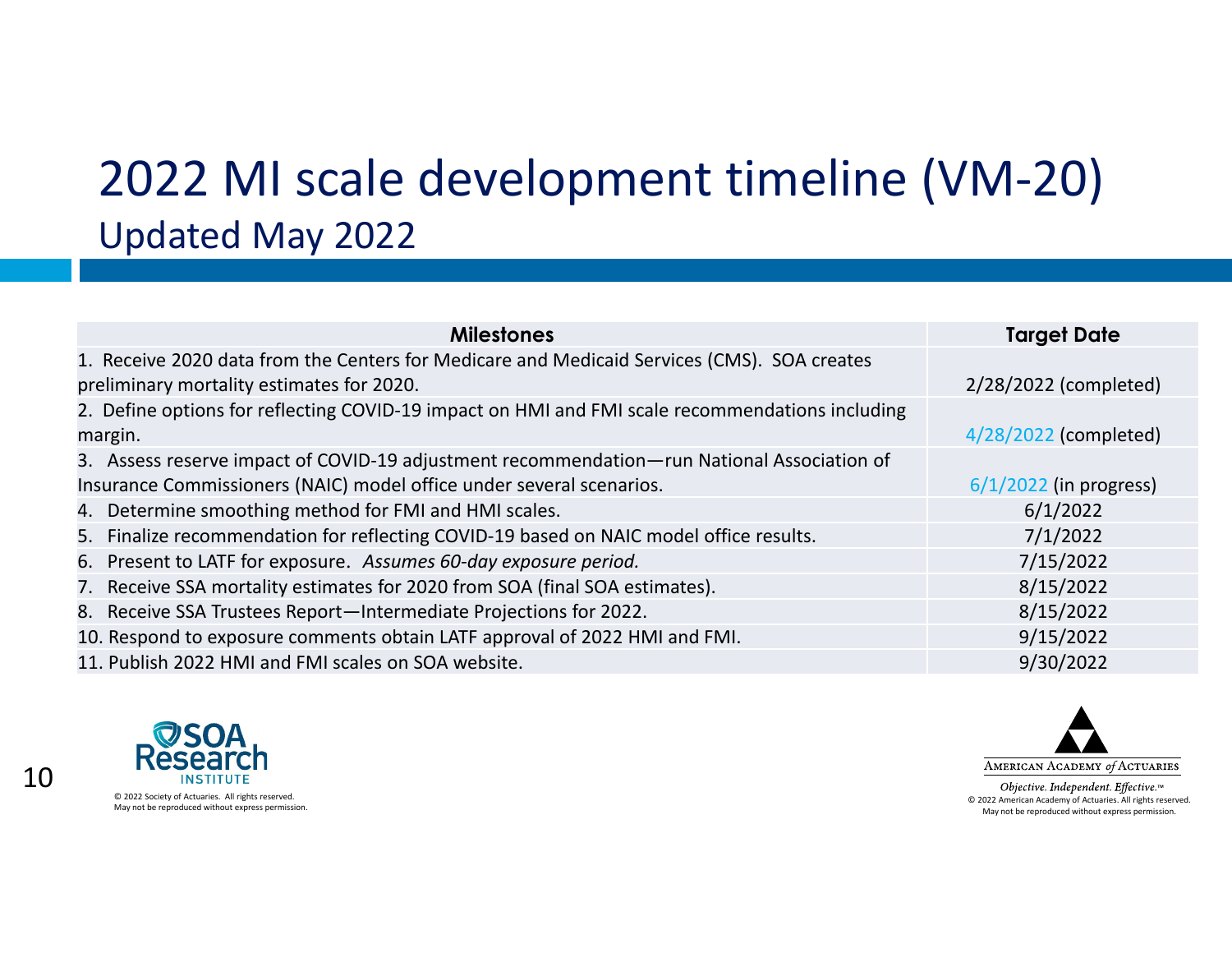# Questions?



11

© 2022 Society of Actuaries. All rights reserved. May not be reproduced without express permission.

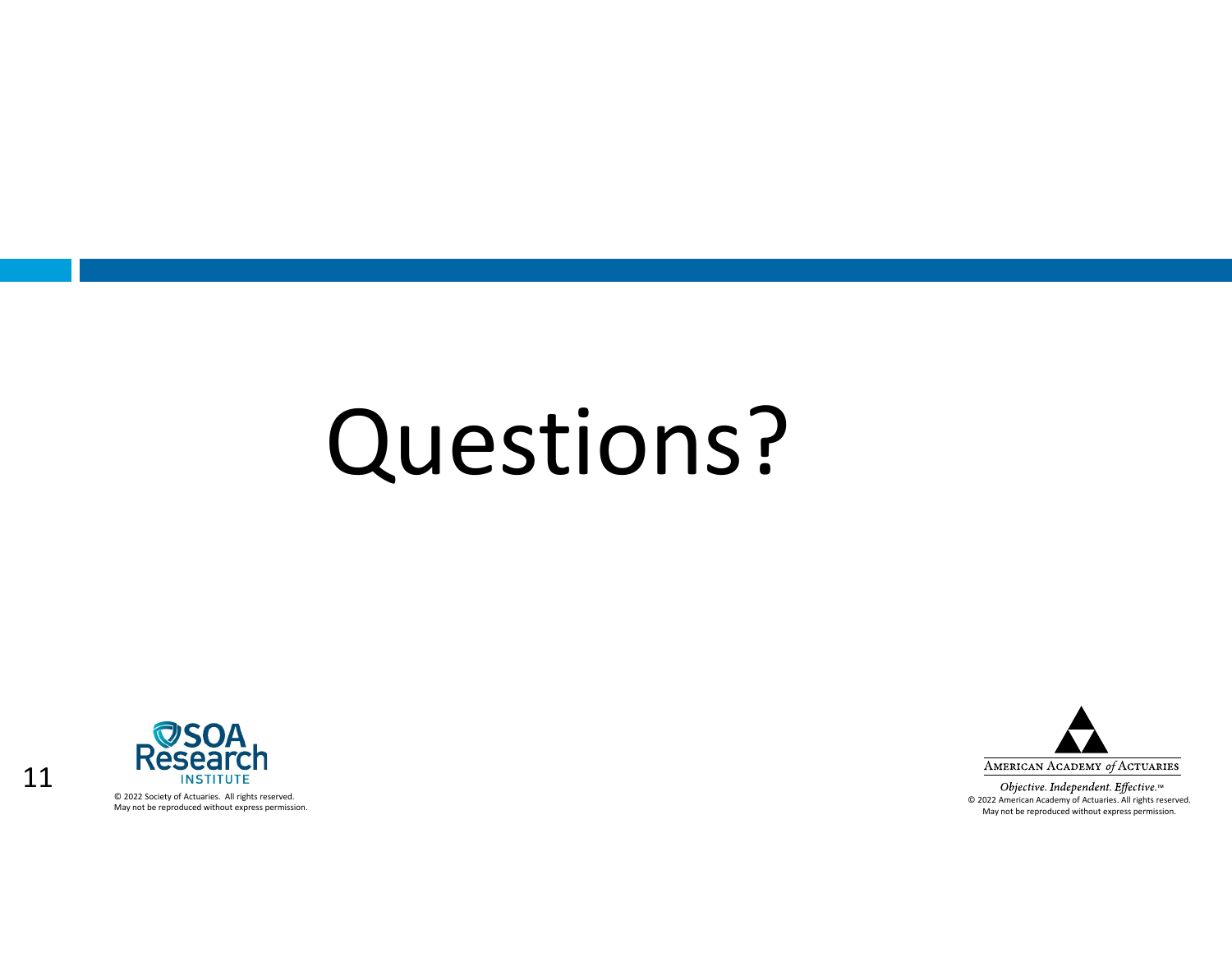### Contact Information

Marianne Purushotham, FSA, **MAAA** Corporate Vice President, Research Data Services LLGlobal mpurushotham@limra.com



© 2022 American Academy of Actuaries. All rights reserved. © 2022 Society of Actuaries. All rights reserved. May not be reproduced without express permission.

Amanda Barry‐Moilanen Life Policy Analyst American Academy of Actuaries barrymoilanen@CH [2]9<sub>V.Org</sub>